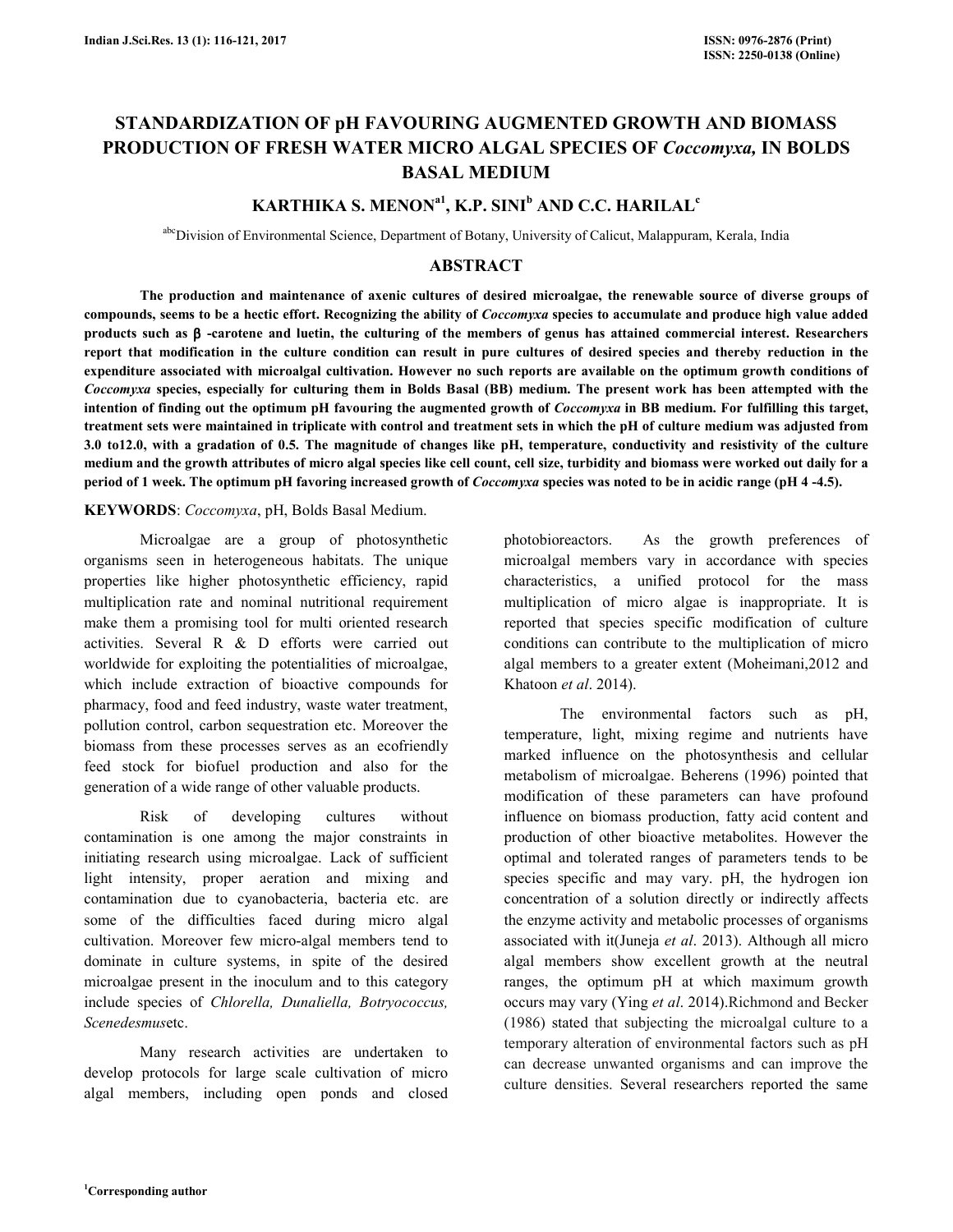(Visviki and Santikul;2000,Moheimani,2012,Al-shatri *et al.*2014, Khatoon *et al*.2014).

 The *Coccomyxa* species cultured in BB medium (pH 6.6) was highly prone to contamination from other microalgal species. This has also hindered the production of biomass in adequate quantities for continued research. As no references are available on the optimized growth of *Coccomyxa* sp. in BB medium, the present study is undertaken with an objective to evaluate their growth performances in BB medium at varying ranges of pH. This has been attempted not only for overcoming contamination, but also for maximizing biomass production and thereby ensuring their utilization for various value added purposes.

## **MATERIALS AND METHODS**

 For the study, treatment sets were maintained in triplicate with 50 ml each of BB medium taken in 100 ml sterilized conical flasks. Using 0.1 N NaOH and 0.05 N HCl, the pH of culture medium was adjusted from 3.0 - 12.0, with a gradation of 0.5.After adjusting the pH, 5.0 ml each of pure cultures of *Coccomyxa*, which were maintained in extreme aseptic conditions, were added to respective conical flasks. Control sets were also maintained in original pH of the culture medium (pH 6.6).The entire treatment sets were kept under illumination during day time. The parameters like pH, temperature, conductivity and resistivity of the culture medium and the growth attributes like turbidity, cell count, cell size and biomass associated with micro algal members in the treatment sets were monitored. Every day after observation, the altered pH of the culture medium was readjusted. The biomass estimation was carried out on the initial and final days of treatment. Monitoring of the treatment sets were carried out for a period of 1 week. The median values of triplicate data were taken for compilation of the results.

### **RESULTS AND DISCUSSION**

 Results of turbidity, number of cells and biomass of *Coccomyxa* species in response to different ranges of pH are given in Tables 1a – c. The changes associated with turbidity, cell count and biomass of the microalgal members under different ranges of pH are represented in.

 In the present work, throughout the treatment period, the pH showed a tendency to move towards the neutral range from the pre adjusted range. This is

indicative of the adaptation of the micro algal members to survive in modified environments by altering the pH to neutral levels. Dubinsky *et al.*(1974) stated that the algal growth leads to obvious changes in culture medium, either by increasing the lower pH or decreasing the higher pH. Al-shatri *et al.* (2014) pointed that the pH variation observed in the culture medium may be due to the nature of the metabolities secreted by microalgae in response to the nutrients in culture medium. Hence like other microalgal members, *Coccomyxa* species also showed the tendency to alter the pH to neutral levels in culture conditions. In the control set, the pH value ranged from 6.7 on first day to 6.74 on the seventh day.

 Upon comparison of the data pertaining to the temperature  $(^{0}C)$  of the culture medium, higher temperature was noticed on the fifth and sixth day (30.9) and lower temperature on the second day of treatment (29.0). Fernandez *et al*. (2013) reported that the optimal temperature range of freshwater microalgae is  $25-35^{\circ}$ C and can also tolerate temperature up to  $40^{\circ}$ C for short period. Temperature range of the culture observed during the study was almost within the reported ranges to sustain the growth of micro algal members.

 As a major growth parameter, the maximum turbidity (NTU) was observed in pH 5(6.9)on seventh day and the minimum was recorded in pH 3(1.4) on first day. In control set, turbidity ranged from 1.2on first day to 5.9 on the seventh day. Throughout the treatment set, at higher alkaline pH ranges, especially above pH 9 and 10, the formation of precipitation was noticed and as a result higher turbidity values were obtained. There are reports regarding precipitate formation in the microalgal cultures, if pH exceeds value of 9 (Sirisansaneeyakul *et al*. 2011). While compiling the results of major growth parameters like cell count, turbidity and biomass for suggesting optimum pH at which maximum growth attained, the pH ranges above 8.5 was discarded in the present study.Table.1

The estimation of cell count  $(\times 10^{-4} \text{ cells/ml})$ at regular intervals provide information regarding to the growth status of microalgae under varying treatment conditions. Here the maximum cell count was noticed in acidic pH 5.5 on seventh day (27.5) and minimum in pH 12 on the seventh day (4.25). The cell count in control set ranged from 11.25on the first day to 22.5 on the seventh day. Gross (2000) worked on the ecophysiology of algae growing in acidic environments and stated that the low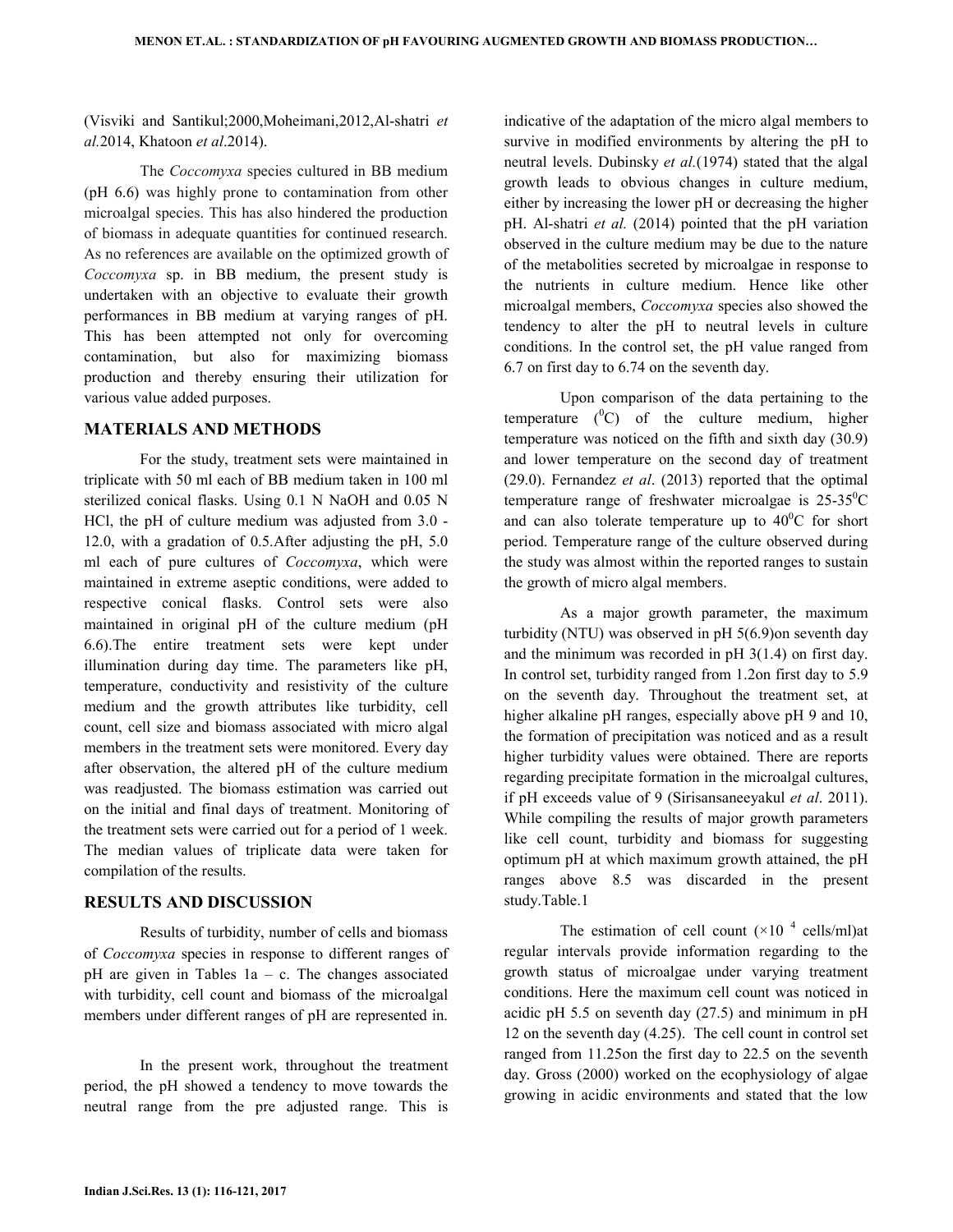external pH condition necessitates the microalgae to expend energy to maintain neutral pH in the cytosol, by means of suitable biochemical systems, which can resist the proton gradient across the plasma membrane for cell function. Guckert and Cooksey (1990) worked on triglyceride accumulation and fatty acid profile changes of *Chlorella* CHLORI using BB medium in alkaline pH ranges (6.7 to 10.4).During the morphological observations on pH 10-10.4,they noticed that in the

autosporangial stage, the flexibility of the cell wall of mother cells increased, which prevents the rupturing of the cells and inhibits autospore release and thus increases the time for cell cycle completion and as a result lower cell count in alkaline ranges. Similar observations were also noticed by Malis-Arad and MC Gowan (1982 a,b). Here in the treatment set also lower cell counts were observed in higher alkaline ranges.Table.2

| <b>Experimental set</b> | $1st$ Day      | $2nd$ Day      | $\overline{3}^{\rm rd}$ Day | $\overline{4^{th}}$ Day | $\overline{5}^{th}$ Day | $\overline{7}^{\text{th}}$ Day | $\overline{8}^{th}$ Day | Median           |
|-------------------------|----------------|----------------|-----------------------------|-------------------------|-------------------------|--------------------------------|-------------------------|------------------|
| Control                 | 1.2            | 1.6            | 1.4                         | 5.1                     | 5.8                     | 5.4                            | 5.9                     | 5.1              |
| $pH-3$                  | 1.4            | 1.4            | 1.8                         | 5.2                     | 6                       | 5.1                            | 6.2                     | 5.1              |
| pH-3.5                  | 1.8            | $\overline{2}$ | 1.9                         | 5.1                     | 6.1                     | 5.1                            | 6.1                     | 5.1              |
| $pH-4$                  | 1.6            | 1.7            | 1.8                         | 5.3                     | 6.3                     | 5.2                            | 6.6                     | 5.2              |
| pH-4.5                  | 2.3            | 1.9            | $\overline{2}$              | 5.1                     | 6.3                     | 5                              | 6.7                     | 5                |
| $pH-5$                  | $\overline{2}$ | $\overline{2}$ | 2.2                         | 5.3                     | 6.4                     | 5.1                            | 6.9                     | 5.1              |
| pH-5.5                  | $\overline{2}$ | 1.8            | 2.2                         | 5                       | 5.8                     | 4.9                            | 6.7                     | 4.9              |
| pH-6                    | 2.2            | $\overline{2}$ | 2.2                         | 5                       | 5.8                     | 5                              | 6.4                     | 5                |
| pH-6.5                  | 2.3            | 1.9            | 1.9                         | 5                       | 6                       | 4.8                            | 6.2                     | $\overline{4.8}$ |
| $pH-7$                  | 2.3            | 1.2            | 2.3                         | 5.4                     | 6                       | 4.7                            | 6.2                     | 4.7              |
| pH-7.5                  | 2.2            | 1.8            | 2.3                         | 5.5                     | 6.2                     | 4.8                            | 6.5                     | 4.8              |
| $pH-8$                  | 2.2            | 1.4            | 2                           | 5.4                     | 6.2                     | 5.1                            | 6.3                     | 5.1              |
| pH-8.5                  | 2.2            | 1.8            | 1.8                         | 5.1                     | 6.1                     | 5                              | 6.5                     | $\overline{5}$   |
| $pH-9$                  | 2.2            | 1.8            | 2.4                         | 5.8                     | 6.5                     | 5.1                            | 6.5                     | 5.1              |
| pH-9.5                  | 2.4            | 2.8            | $\overline{3}$              | 5.9                     | 6.6                     | 5.2                            | 6.7                     | 5.2              |
| $pH-10$                 | 3              | 3.3            | 3.3                         | 6                       | 6.8                     | 5.5                            | 6.5                     | 5.5              |
| pH10.5                  | 3              | 3.6            | 3.3                         | 5.8                     | 6.1                     | 5.5                            | 6.3                     | 5.5              |
| pH-11                   | 3.1            | 3.4            | 2.8                         | 5.8                     | 6.5                     | 5.2                            | 6.3                     | 5.2              |
| pH-11.5                 | 3.6            | 3.5            | 2.9                         | 5.9                     | 6.5                     | 5.3                            | 6.4                     | 5.3              |
| pH-12                   | 4.4            | 3.9            | 3                           | 6.1                     | 6.6                     | 5.3                            | 6.6                     | 5.3              |

**Table 1: Comparison of the turbidity difference noticed in cultures of** *Coccomyxa* **sp.** 

 The shrinkage or abnormal increase in the cell size of the microalgae owing to the addition of 0.1 N NaOH and 0.05 N HCl for maintaining in particular pH in the treatment sets has been monitored through micrometry (µm).Visviki and Santikul (2000) while working on the effects of hydrogen ions on the growth and ultra-structure of *Chlamydomonas applanata* under varying ranges of pH (1.4 to 8.4) noticed excessive mucilage production, abnormal cell division and cell death in pH 3.4and large single cells than the controls cells with increased pyrenoidal volume, thicker cell walls in pH 4.4.Here in the treatment sets in all the pH ranges, including the extreme acidic and alkaline ranges, no significant decrease or abnormal increase in cell size was observed. Furthermore the cell size cannot be taken as a major parameter of growth as the undivided cells are likely to

appear in large size, which will then be subjected to division and multiplication and the newly formed cells as a result of division will appear to be small (Menon and Harilal; 2016).

Conductivity ( $\mu$ S) is directly related to the amount of dissolved ions present in the culture medium. During the treatment period, maximum conductivity was observed at pH 12 (4899) and the minimum at pH 6 (796.9).Conductivity increase in control set has ranged from 801on the first day to 819 on the seventh day. From the initial day to final day of treatment, it was observed that the conductivity value had a rise more rapidly in all treatment sets especially in higher acidic and alkaline ranges than the control set. This rapid increase in the conductivity values can be due to the increased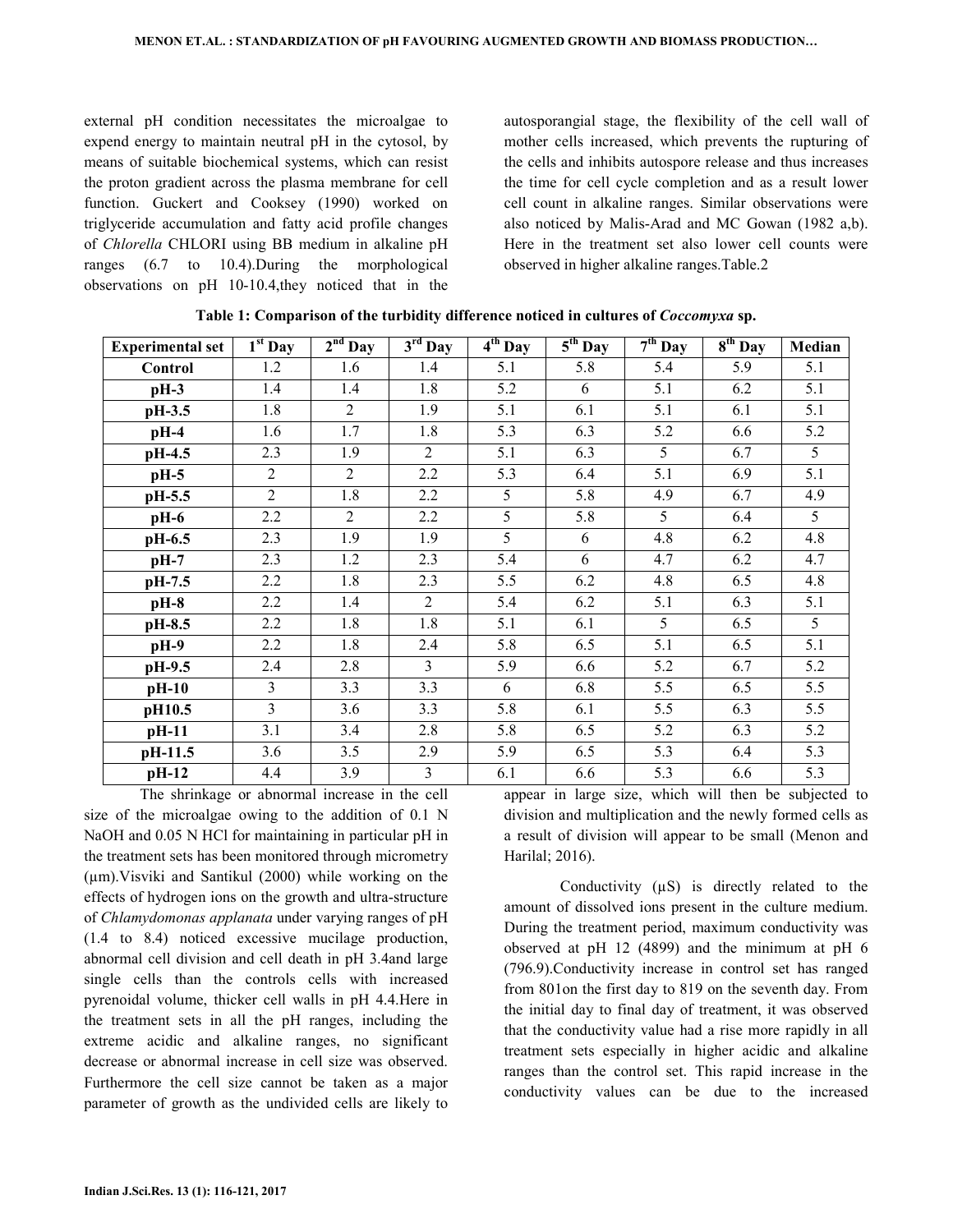concentrations of ions in the culture medium by the addition of 0.1 N NaOH and 0.05 N HCl to maintain the particular pH ranges.

| <b>Experimental set</b> | $\overline{1^{st}}$ Day | $2nd$ Day | $3rd$ Day | $4th$ Day | $\overline{5^{th}$ Day | $7th$ Day | $\overline{1}$ <sup>st</sup> Day | Median      |
|-------------------------|-------------------------|-----------|-----------|-----------|------------------------|-----------|----------------------------------|-------------|
| Control                 | 11.25                   | 12.5      | 13.5      | 16.75     | 17.5                   | 15.5      | 22.5                             | 15.5        |
| $pH-3$                  | 7                       | 9.75      | 10        | 16.75     | 16.5                   | 21.5      | 21.5                             | 16.5        |
| pH-3.5                  | 5.5                     | 9.25      | 14.5      | 20.25     | 18                     | 10.25     | 23.25                            | 14.5        |
| $pH-4$                  | 7                       | 9.75      | 13.25     | 18.5      | 16.25                  | 19.75     | 23.5                             | 16.25       |
| pH-4.5                  | 10                      | 12.5      | 11.75     | 18.5      | 19                     | 25.75     | 27                               | 18.5        |
| $pH-5$                  | 9.75                    | 7.25      | 13        | 21.75     | 14.5                   | 24.5      | 26.5                             | 14.5        |
| pH-5.5                  | 8.25                    | 6.5       | 10.25     | 17.25     | 15.25                  | 23        | 27.5                             | 15.25       |
| pH-6                    | 8.25                    | 6.5       | 12.25     | 16.5      | 14.5                   | 17.5      | 24.75                            | 14.5        |
| pH-6.5                  | 12.5                    | 12.75     | 10.5      | 20.75     | 19                     | 15.25     | 23.25                            | 15.25       |
| $pH-7$                  | 11.5                    | 11.5      | 11.25     | 16.75     | 15.5                   | 19        | 23.25                            | 15.5        |
| pH-7.5                  | 9                       | 9         | 8.25      | 16        | 19                     | 19.75     | 23.75                            | 16          |
| $pH-8$                  | 10.25                   | 8.25      | 12.25     | 15.75     | 19.25                  | 21.5      | 19.75                            | 15.75       |
| pH-8.5                  | 10.5                    | 10.75     | 12        | 13.75     | 16.25                  | 21.25     | 17.75                            | 13.75       |
| pH-9                    | 12.75                   | 10.5      | 11.75     | 13.5      | 12.75                  | 11.75     | 10.5                             | 11.75       |
| pH-9.5                  | 10.25                   | 10.75     | 10.75     | 9.5       | 12.5                   | 10.75     | 10.25                            | 10.75       |
| $pH-10$                 | 7.5                     | 11.25     | 11.75     | 9         | 9.75                   | 9.75      | 9.25                             | 9.75        |
| pH10.5                  | 10                      | 10        | 11        | 8.75      | 9                      | 9.25      | 5                                | 9.25        |
| pH-11                   | 8.75                    | 9.5       | 10.75     | 8         | 7.25                   | 7.75      | 5.75                             | 8           |
| pH-11.5                 | 8                       | 9.5       | 9         | 10        | 5.75                   | 6.5       | 5.5                              | 8           |
| pH-12                   | $\,$ 8 $\,$             | 8.5       | 10.75     | 11.25     | 5.25                   | 6         | 4.25                             | $\,$ 8 $\,$ |

**Table 2: Comparison of the cell count difference noticed in cultures of** *Coccomyxa* **sp.** 

The maximum resistivity ( $k\Omega$ ) was observed in pH  $6(1.23)$  and  $6.5(1.23)$  on the first day and minimum in pH 12(0.2) on the seventh day. The resistivity of the control set ranged from 1.22 on the first day to 1.19 on the seventh day. Resistivity of the cultures were found to be high in neutral ranges and low at high alkaline ranges, which are noted to be in accordance with conductivity in all treatment sets of microalgae maintained at varying pH.

 In the present study, the maximum biomass value (gm) was noticed in pH 4(0.022) and minimum in pH 6.5(0.01).In the control set, biomass obtained was 0.009.The treatment sets above pH 9showed precipitate formation. Throughout the experimentation, the biomass estimated from the treatment sets above pH 9 was high, compared to other pH ranges and is mainly due to precipitate formation. The growth was also reduced in progressive days of the treatment sets, evidenced by low cell count and the white coloured precipitate formation.Table 3.

| <b>Experimental set</b> | Median | <b>Experimental set</b> | Median |
|-------------------------|--------|-------------------------|--------|
| Control                 | 0.009  | pH-7.5                  | 0.014  |
| $pH-3$                  | 0.012  | $pH-8$                  | 0.014  |
| pH-3.5                  | 0.017  | pH-8.5                  | 0.018  |
| $pH-4$                  | 0.022  | pH-9                    | 0.024  |
| pH-4.5                  | 0.014  | pH-9.5                  | 0.038  |
| $pH-5$                  | 0.011  | $pH-10$                 | 0.03   |
| pH-5.5                  | 0.014  | pH10.5                  | 0.049  |
| $pH-6$                  | 0.011  | pH-11                   | 0.048  |
| pH-6.5                  | 0.01   | pH-11.5                 | 0.038  |
| $pH-7$                  | 0.018  | pH-12                   | 0.052  |

|  |  |  |  |  |  |  | Table 3. Comparison of the biomass difference noticed in cultures of <i>Coccomyxa</i> sp. |
|--|--|--|--|--|--|--|-------------------------------------------------------------------------------------------|
|--|--|--|--|--|--|--|-------------------------------------------------------------------------------------------|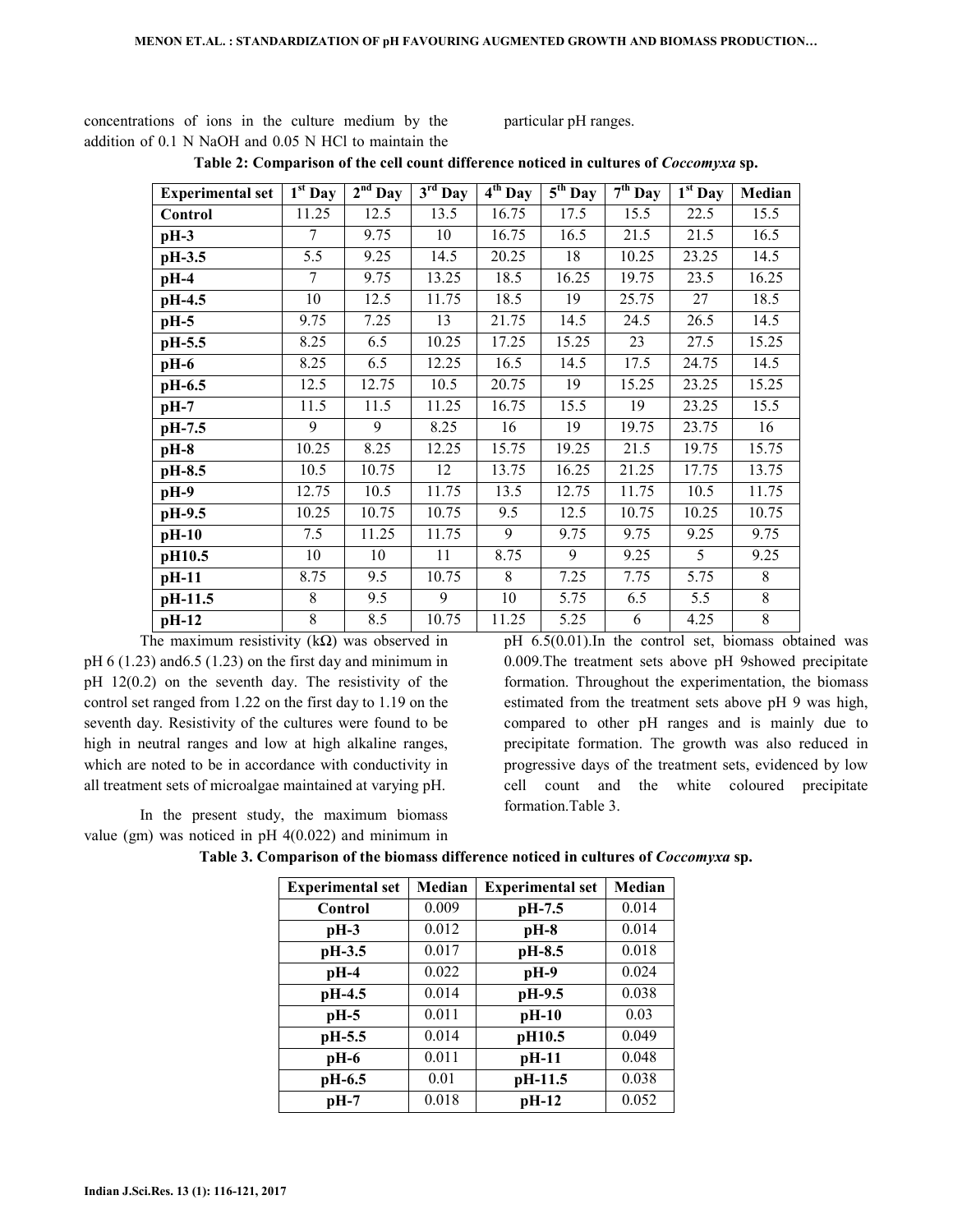Various literatures recommended that the maximum algal growth occurs around neutral pH (pH 7 to7.6) and the optimum pH was the initial culture pH at which microalgae adapted to grow (Visviki and Santikul;2000 and Hansen, 2002).Rai and Rajashekhar (2014) also stated that microalgal members preferred near neutral to alkaline pH. Vaquero et al. (2012) isolated *Coccomyxa onubensis* from the acidic environment having low pH (between 1.7 and 3.1) and cultured in the pH 2.5 in the k9 medium having chemical composition based on the natural environment for copper mediated biomass enhancement and luetin production. Casal et al. (2011)worked on *Coccomyxa acidophila* in acidic medium ( $pH < 2.5$ ) and noticed that acidophile microalgae growth rates will be low when compared to other common microalgal members, at the same time the acidic condition prevents the contamination owing to un desired microorganisms. Apart from these observations, in the present study, the growth rate of *Coccomyxa* species was higher in the acidic ranges while compared to the neutral and alkaline ranges.

 For confirmation of the suitable pH range in which maximum growth and multiplication of *Coccomyxa*  occurred, the median values of triplicate data for a period of seven days pertaining to cell count, turbidity and biomass were analyzed and represented (figures 1a-1b).Upon analyzing major growth parameters, *Coccomyxa* species showed highest cell count in pH 4.5 and turbidity and biomass in pH 4,which indicates the optimum pH requirements of *Coccomyxa* for augmented growth ranges from 4–4.5 in BB medium.

 The selection of the suitable candidate that can withstand extreme acidic pH is an essential prerequisite for carbon sequestration efforts, wherein the influx of carbon dioxide/flue gas changes the pH of the culture medium to acidic ranges. Thus the ability of *Coccomyxa*  species to withstand and reproduce in acidic conditions can be effectively utilized for micro algae based carbon sequestration programmes.

#### **REFERENCES**

Al-Shatri A.H., Ali E., Al- Shorgani N.K.N and Kail M.S., 2014. Growth of *Scenedesmus dimorphus* in different algal media and pH profile due to secreted metabolites. Afr. J. Biotechnol., **13**:1714-1720.

- Behrens P. W. and Kyle D. J., 1996. Microalgae as a source of fatty acids. J. Food Lipids., **3**:259-272.
- Casal C., Cuaresma M.,Vega J.M. and Vilchez C., 2011. Enhanced productivity of a lutein-enriched novel acidophile microalga grown on urea. Mar. Drugs*.,* **9**:29–42.
- Dubinsky Z. and Rotem. J., 1974. Relations between algal populations and pH of their media.Oecologia., **16**:53-60.
- Fernandez F.G.A., Selvia J.M.F. and Grima E.M., 2013. Photobioreactors for the production of microalgae. Rev. Environ. Sci. Biotechnol., **12**:131-151.
- Gross W., 2000. Ecophysiology of algae living in highly acidic environments. Hydrobiologia*.,* **433**:31–37.
- Guckert J.B. and Cooksey K.E., 1990. Triglyceride accumulation and fatty acid profile changes in *Chlorella* (*Chlorophyta*) during high pH induced cell cycle inhibition. J. Phycol*.,* **26**:72–79.
- Hansen P.J., 2002. Effect of high pH on the growth and survival of marine phytoplankton: Implications for species succession*.* Aquat. Microb. Ecol*.,* **28**: 279–288.
- Juneja, A.*,* Ceballos R.M. and Murthy G.S., 2013. Effects of Environmental Factors and Nutrient Availability on the Biochemical Composition of Algae for Biofuels Production: A Review. Energies., **6**:4607-4638.
- Khatoon H., Rahman N. A., Banerjee S., Harun N., Suleiman S. S., Zakaria N. H., Endut A., 2014. Effects of different salinities and pH on the growth and proximate composition of *Nannochloropsis sp.* and *Tetraselmis sp.* isolated from South China Sea cultured under control and natural condition. Int Biodeter Biodegr., **95**: 11- 18.
- Malis-Arad S. and McGowan R.E., 1982a. Alkalinity induced aggregation in *Chlorella vulgaris*  11.changes in cell wall during the cell cycle. Plant cell physiol., **23**:7-11.
- Malis-Arad S. and McGowan R.E., 1982b. A point of no return in the cell cycle of *Chlorella*. Plant cell physiol., **23**:397-401.